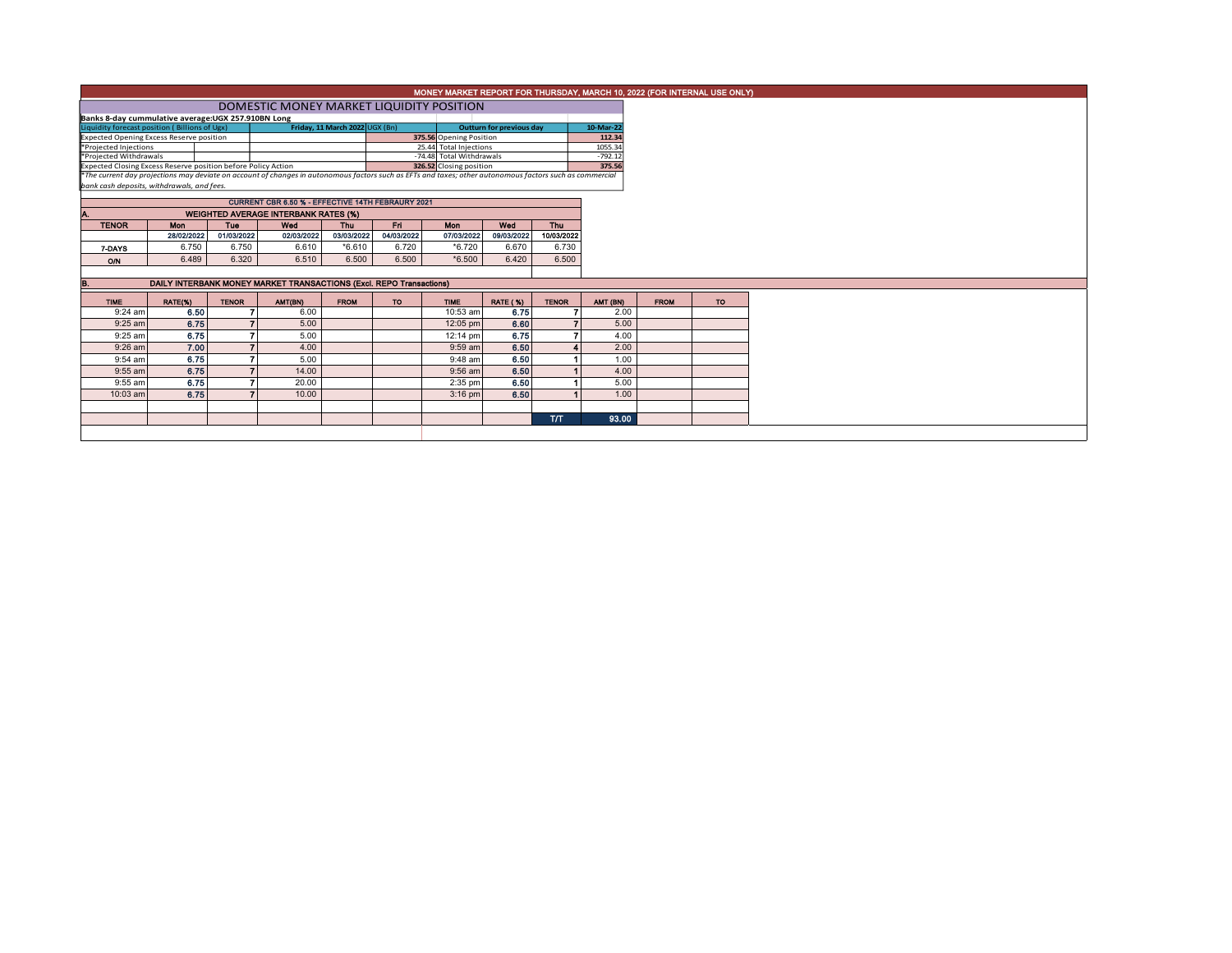C. CBR AND THE 7- DAY WAR INTERBANK RATES

9.000 8.500<br>
7.500<br>
7.000<br>
6.500<br>
5.500<br>
5.000<br>
4.500 2000 - 2000 - 2000 - 2000 - 2000 - 2000 - 2000 - 2000 - 2000 - 2000 - 2000 - 2000 - 2000 - 2000 - 2000 - 2000 - 2000 - 2000 - 2000 - 2000 - 2000 - 2000 - 2000 - 2000 - 2000 - 2000 - 2000 - 2000 - 2000 - 2000 - 2000 - 2000 4.000 14/02/2022 15/02/2022 17/02/2022 18/02/2022 21/02/2022 22/02/2022 23/02/2022 24/02/2022 25/02/2022 28/02/2022 01/03/2022 02/03/2022 03/03/2022 04/03/2022 07/03/2022 09/03/2022 10/03/2022

• Overnight WAR = 7-day WAR CBR rate - Upper bound - Lower bound

| ID.                                                                                            | MONETARY POLICY OPERATIONS MATURITIES PROFILE: (17-MARCH- 2022 TO 10-NOVEMBER- 2022) |                |                          |             |             |             |             |             |             |                          |             |             |              |  |  |
|------------------------------------------------------------------------------------------------|--------------------------------------------------------------------------------------|----------------|--------------------------|-------------|-------------|-------------|-------------|-------------|-------------|--------------------------|-------------|-------------|--------------|--|--|
| <b>DATE</b>                                                                                    | <b>THUR</b><br><b>THUR</b><br><b>THUR</b>                                            |                |                          | <b>THUR</b> | <b>THUR</b> | <b>THUR</b> | <b>THUR</b> | <b>THUR</b> | <b>THUR</b> | <b>THUR</b>              | <b>THUR</b> | <b>THUR</b> | <b>TOTAL</b> |  |  |
|                                                                                                | 17-Mar-22                                                                            | 24-Mar-22      | 31-Mar-22                | 07-Apr-22   | 14-Apr-22   | 28-Apr-22   | 05-May-22   | 12-May-22   | 02-Jun-22   | 04-Aug-22                | 18-Aug-22   | 10-Nov-22   |              |  |  |
| <b>REPO</b>                                                                                    | 287.86                                                                               |                | $\overline{\phantom{a}}$ |             |             |             |             |             |             | $\overline{\phantom{a}}$ |             |             | 287.86       |  |  |
| <b>REV REPO</b>                                                                                |                                                                                      |                | -                        |             |             |             |             |             |             |                          |             |             |              |  |  |
| <b>BOU BILL/DEPO A</b>                                                                         | 27.00                                                                                |                | 205.09                   | 51.20       | 240.07      | 52.02       | 537.46      | 10.09       | 10.00       | 33.00                    | 26.60       | 15.00       | 1.207.52     |  |  |
| <b>TOTALS</b>                                                                                  | 314.86                                                                               | <b>Service</b> | 205.09                   | 51.20       | 240.07      | 52.02       | 537.46      | 10.09       | 10.00       | 33.00                    | 26.60       | 15.00       | 1.495.38     |  |  |
| Total O/S Deposit Auction & BOU Bill balances held by BOU up to 10 November 2022: UGX 1,208 BN |                                                                                      |                |                          |             |             |             |             |             |             |                          |             |             |              |  |  |
| Total O/S Repo, Reverse Repo, BOU Bill balances held by BOU: UGX 1,495 BN                      |                                                                                      |                |                          |             |             |             |             |             |             |                          |             |             |              |  |  |

9.500

| (EI) STOCK OF TREASURY SECURITIES                                                    |                                       |                |                  |                 | <b>ED</b><br><b>MONETARY POLICY MARKET OPERATIONS</b> |                   |               |            |              |              |  |  |  |
|--------------------------------------------------------------------------------------|---------------------------------------|----------------|------------------|-----------------|-------------------------------------------------------|-------------------|---------------|------------|--------------|--------------|--|--|--|
|                                                                                      | LAST TBIILS ISSUE DATE: 03-MARCH-2022 |                |                  |                 | (VERTICAL REPOS, REV-REPOS & BOU BILL)                |                   |               |            |              |              |  |  |  |
| On-the-run O/S T-BILL STOCKs (Bns-UGX)                                               |                                       |                | 6.014.64         | 11/03/2022      | OMO                                                   | <b>ISSUE DATE</b> | <b>AMOUNT</b> | <b>WAR</b> | <b>RANGE</b> | <b>TENOR</b> |  |  |  |
| On-the-run O/S T-BONDSTOCKs(Bns-UGX)                                                 |                                       |                | 23.010.08        | 11/03/2022 REPO |                                                       | 09-Feb            | 267.00        | 6.500      |              |              |  |  |  |
| TOTAL TBILL & TBOND STOCK- UGX                                                       |                                       |                | 29.024.72        |                 | <b>BOU BILL</b>                                       | 10-Feb            | 49.74         | 6.946      |              | 28           |  |  |  |
| O/S=Outstanding                                                                      |                                       |                |                  | <b>BOU BILL</b> | $10$ -Feb                                             | 29.68             | 7.103         |            | 56           |              |  |  |  |
| <b>MATURITY</b>                                                                      | <b>TOTAL STOCK</b>                    | <b>YTM (%)</b> | <b>CHANGE IN</b> |                 | <b>BOU BILL</b>                                       | 10-Feb            | 203.58        | 7.398      |              | 84           |  |  |  |
|                                                                                      | <b>(BN UGX)</b>                       | AT CUT OFF*    | YTM (+/-)        |                 | <b>REPO</b>                                           | 10-Feb            | 718.00        | 6.500      |              |              |  |  |  |
| 91                                                                                   | 106.84                                | 6.501          | 0.000            |                 | <b>REPO</b>                                           | 11-Feb            | 133.00        | 6.500      |              | 6            |  |  |  |
| 182                                                                                  | 421.76                                | 8.400          | 0.000            |                 | <b>REPO</b>                                           | 15-Feb            | 303.00        | 6.500      |              |              |  |  |  |
| 364                                                                                  | 5.486.03                              | 9.700          | 0.000            |                 | <b>BOU BILL</b>                                       | 17-Feb            | 2.98          | 6.906      |              | 28           |  |  |  |
| 2YR                                                                                  | 595.21                                | 11.000         | 1.000            |                 | <b>BOU BILL</b>                                       | 17-Feb            | 207.78        | 7.176      |              | 56           |  |  |  |
| 3YR                                                                                  |                                       | 12.090         | $-1.010$         |                 | <b>BOU BILL</b>                                       | 17-Feb            | 9.92          | 7.353      |              | 84           |  |  |  |
| 5YR                                                                                  | 1.119.91                              | 14,390         | 1.390            |                 | <b>REPO</b>                                           | 17-Feb            | 404.00        | 6.500      |              |              |  |  |  |
| 10YR                                                                                 | 10.364.47                             | 14.000         | 0.261            |                 | <b>REPO</b>                                           | 28-Feb            | 431.50        | 6.500      |              |              |  |  |  |
| 15YR                                                                                 | 9.035.22                              | 14,390         | $-1.510$         |                 | <b>REPO</b>                                           | 01-Mar            | 258.50        | 6.500      |              |              |  |  |  |
| 20YR                                                                                 | 1.895.27                              | 15,900         | 0.400            |                 | <b>BOU BILL</b>                                       | 03-Mar            | 169.09        | 6.998      |              | 28           |  |  |  |
| Cut OFF is the lowest price/highest vield that satisfies the auction awarded amount. |                                       |                |                  |                 | <b>BOU BILL</b>                                       | 03-Mar            | 2.00          | 7.169      |              | 56           |  |  |  |
|                                                                                      |                                       |                |                  |                 | <b>BOU BILL</b>                                       | 03-Mar            | 14.11         | 9.099      |              | 252          |  |  |  |
|                                                                                      |                                       |                |                  |                 | <b>REPO</b>                                           | 03-Mar            | 394.00        | 6.500      |              |              |  |  |  |
|                                                                                      |                                       |                |                  |                 | <b>REPO</b>                                           | 04-Mar            | 76.00         | 6.500      |              |              |  |  |  |
|                                                                                      |                                       | <b>REPO</b>    | 07-Mar           | 264.00          | 6,500                                                 |                   | 3             |            |              |              |  |  |  |
|                                                                                      |                                       |                |                  |                 | <b>BOU BILL</b>                                       | 10-Mar            | 21.09         | 6.906      |              | 28           |  |  |  |
|                                                                                      |                                       |                |                  |                 | <b>BOU BILL</b>                                       | 10-Mar            | 326.83        | 7.149      |              | 56           |  |  |  |
|                                                                                      |                                       |                |                  |                 | <b>BOU BILL</b>                                       | 10-Mar            | 9.83          | 7.357      |              | 84           |  |  |  |
|                                                                                      |                                       |                |                  |                 | <b>REPO</b>                                           | 10-Mar            | 287.50        | 6.500      |              |              |  |  |  |

WAR-Weighted Average Rate